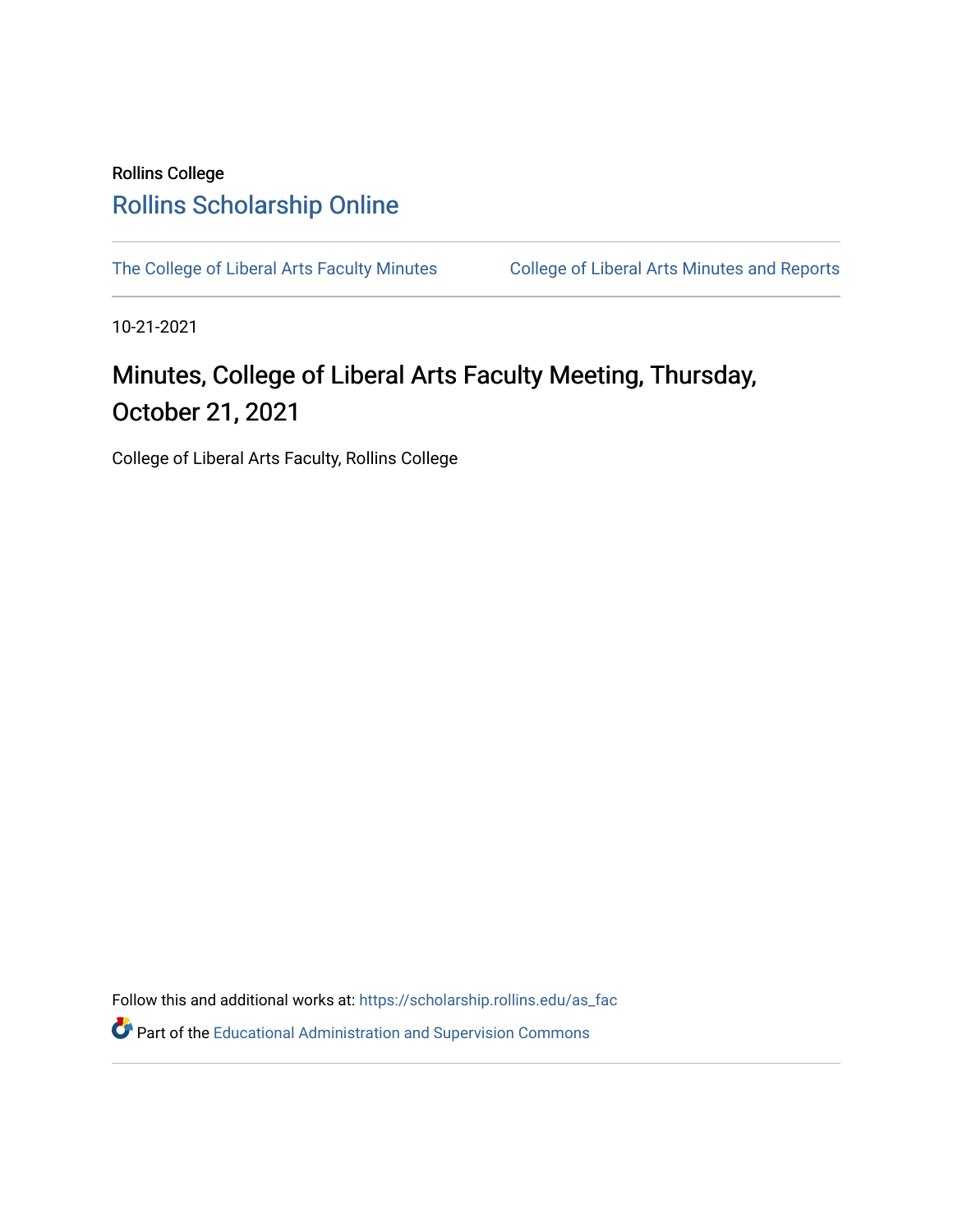#### Rollins College

### Rollins [Scholarship](https://scholarship.rollins.edu/) Online

The College of Liberal Arts Faculty [Minutes](https://scholarship.rollins.edu/as_min) College of Liberal Arts Minutes and Reports

10-21-2021

# Minutes, College of Liberal Arts Faculty Meeting, Thursday, October 21 st , 2021

College of Liberal Arts Faculty, Rollins College

Follow this and additional works at: [https://scholarship.rollins.edu/as\\_fac](https://scholarship.rollins.edu/as_fac?utm_source=scholarship.rollins.edu%2Fas_fac%2F197&utm_medium=PDF&utm_campaign=PDFCoverPages)

Part of the Educational [Administration](http://network.bepress.com/hgg/discipline/787?utm_source=scholarship.rollins.edu%2Fas_fac%2F197&utm_medium=PDF&utm_campaign=PDFCoverPages) and Supervision Commons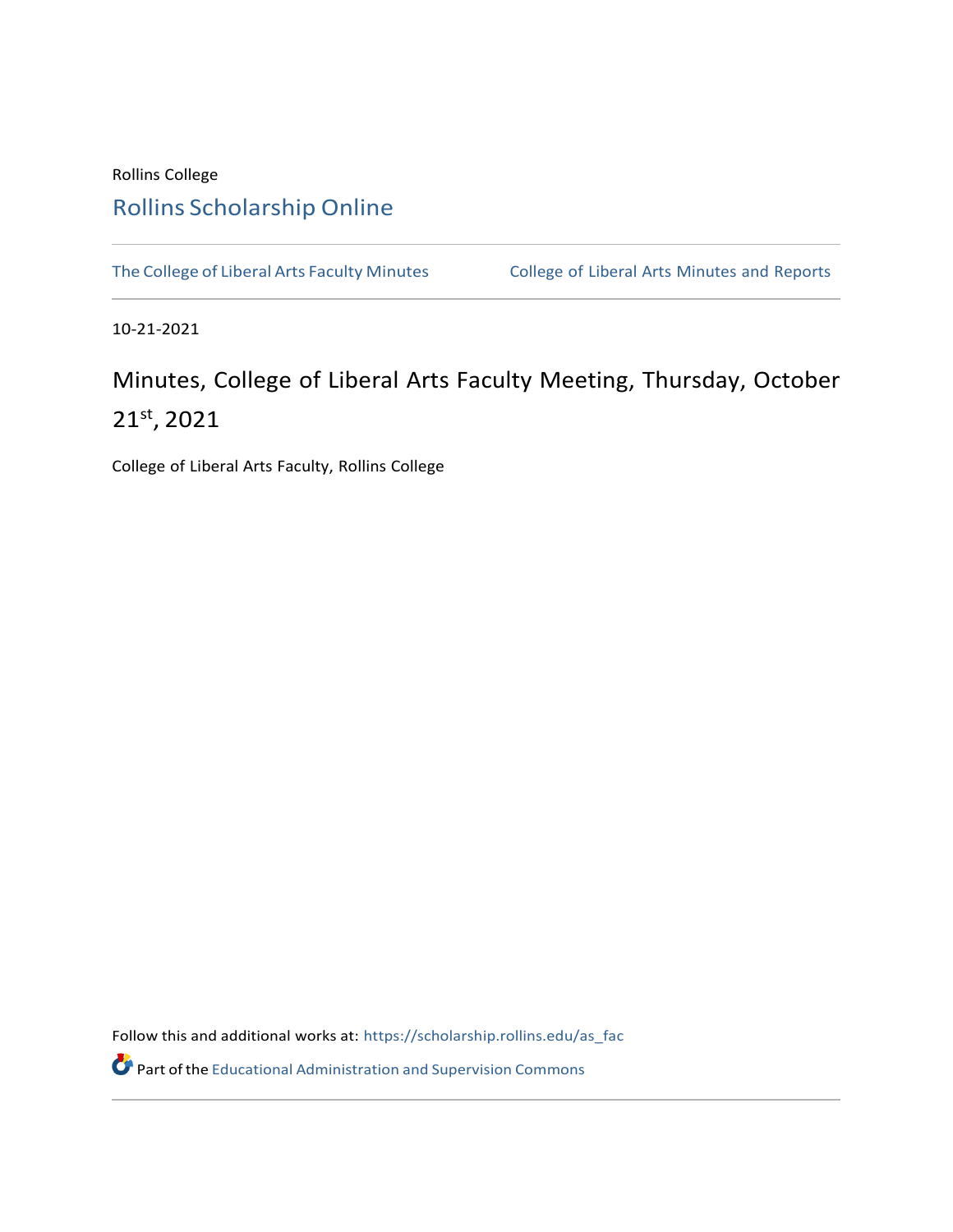**Presiding:** Jana Mathews, President of the Faculty **Recording minutes:** Richard Lewin, Vice President of the Faculty/Secretary **Monitoring Chat:** Julia Maskivker, Parliamentarian **Attendance via WebEx** 102121**:** Nichter

**Members in attendance:** 102121 (*TBC as archives are a casualty of the Warren Exodus*) *Aggarwal; Al-Haddad; Allen; Althuis; Anderson; Archard; Baldwin; Balzac; Barnes; Bernal; Boles; Bommelje; Brannock; S. Brown; V. Brown; Cannaday; Carlan; G. Cavenaugh; J. Cavenaugh; Charles; Chong; G. Cook; T. Cook; Cooperman; Cornwell; Cummings; D. Davison; J. Davison; DeLorenzi; Dennis; Diaz-Zambrana; Douguet; Dunn; Elva; Etatari; Ewing; Fetscherin; Flick; Fokidis; Forsythe; French; M. Fuse; Garcia; Gerchman; Gonzalez; Grau; Greenberg; Griffin; Guerrier; Guittar; Gunter; Gutenshon; Habgood; Hargrove; Harper; Harwell; Heileman; Hope; Houndonougbo; Houston; Hudson; Jamir; Jones; KC; Kiefer; Kincaid; Lewin; Libby; Lilienthal; Lines; Luchner; Manak; Maskivker; Mathews; McClure; Mesbah; Akheem Mitchell; Mohr; Montgomery; Moore; Mosby Murdaugh; Newcomb; Niles; Nodine; Ouellette; Painter; Paladino; Parsloe;; Pett; Philips; Pieczynski; Poole Queen; Ray; Reich; Riley; Robinson; Roos; R.S. de Sant' Ana; Rubarth; Russell; Ryan; Sahm; Sanabria; Santiago-Navaraez; Sardy; Savala; Schoen; Singer; Smaw; B. Stephenson; P. Stephenson; Stone; Summet; Sutherland; Svitavsky; Szopa; Tome; Vander Poppen; Walton; Warnecke; Williams; Wunderlich; Yao; Yeager; Yu; Zelenty; W. Zhang;*

**Guests:** Troy Thomason, Kendra Strode, Faaress Parhan, Karla Knight; Lorrie Kyle; Rob Sanders; Janette Smith; Student Government

**CLA Byelaws:** Those eligible to vote in CLA: all full-time faculty, including artists-inresidence, visiting appointments, lecturers, and instructors.

**Quorum**: We are at 202 voting faculty in 2021; thus 68 present meets quorum *Questions & Comments are not annotated by name, in line with abbreviated Roberts Rules*

Meeting called to order at 12:34pm. *(Session streamed via Webex for those in isolation).*

- I. **Approval of Minutes** from September 23rd , 2021 CLA Meeting:
	- a. Jana Mathews, *President of CLA Faculty*, asked for any changes to the minutes as circulated. None being proffered. Proposed by Scott Rubarth & seconded by Emily Russell.
	- b. Mathews asked for approval of the minutes from the September 23<sup>rd</sup> CLA faculty meeting. Minutes approved by quorum *via clickers*: 89 yes votes, 3 no votes & 4 abstentions.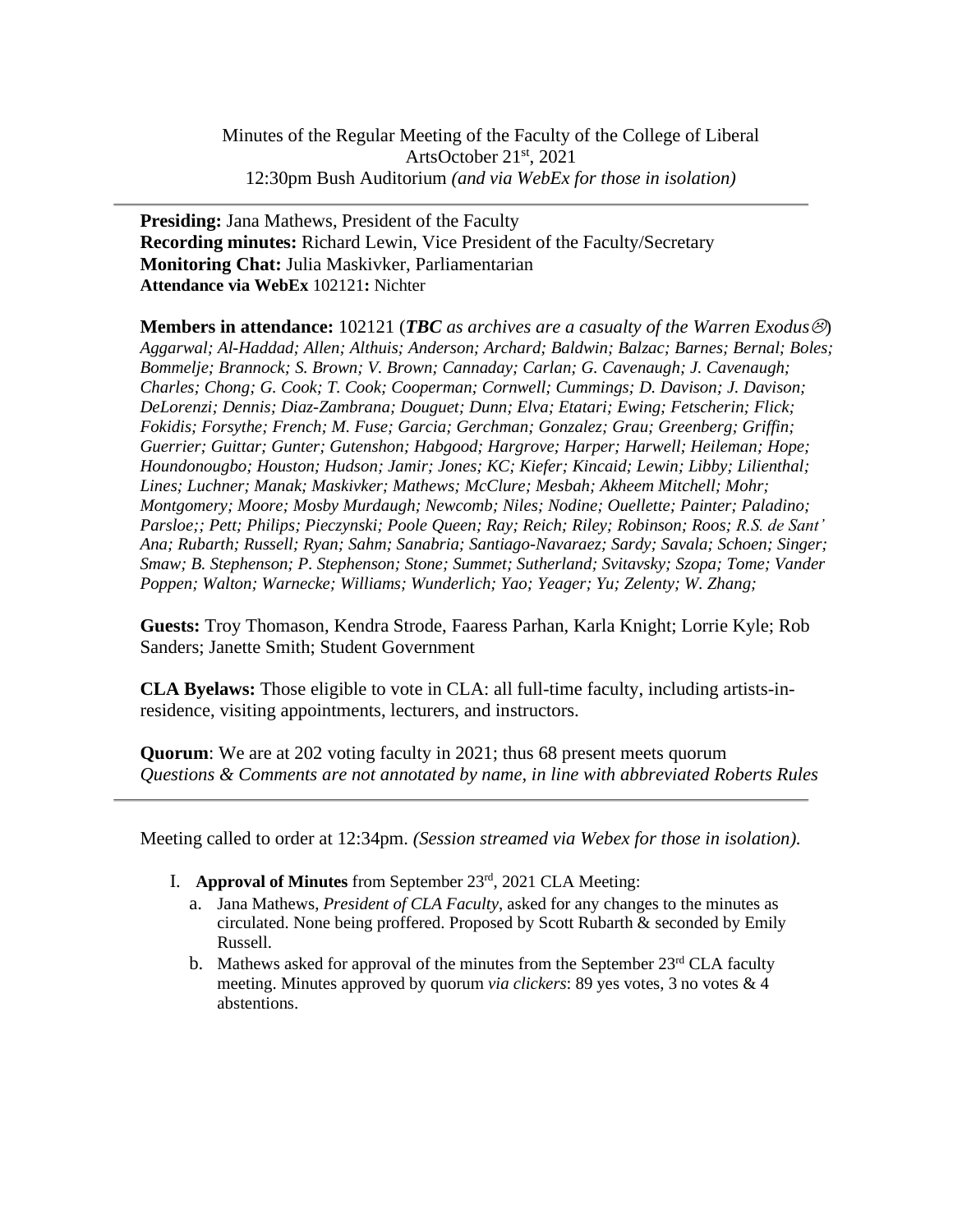#### II. **Old Business**:

- a. **Senior Lecturer Policy:** Jennifer Cavenaugh, Dean of CLA.
	- A long time in the making but now finally about to be birthed into the world.
- Of those who hold the rank of lecturer, many have been here over 10 years and some 25 years+, providing dedicated, 4+4 load and teaching large classes across our competences.
- Previously no pathway to professional advancement or development for our Lecturers.
- Working with FAC to develop a policy, such that after 6 years of positively strong evaluations, those Lecturers eligible may apply for a Senior Lecturer position.
- Evaluated, as at tenure, but on teaching only not accountable in terms of scholarship or service as Lecturers; although very many participate significantly in these activities.
- Lecturers under 6 years that meet the criteria, will be evaluated by the time they have reached 6 years in position.
- Process will be via FAC, *not through the FEC,* due to the burden, but a process nonetheless in 3 parts: Portfolios evaluated by CEC and FAC in exactly the same way, with class observation, materials and written letters to Dean and Provost. If all positive, then a candidate may be granted Senior Lecturer designation, including a salary bump and an extended contract of 5 years.
- We are now asking for a vote of endorsement by the faculty.
- *Jennifer Cavenaugh and EC moved the motion, seconded by Kevin Griffin.*

#### Discussion:

- Document 1A membership notes that 2 additional tenured faculty are required; but vague language is used in describing membership composition; i.e. 'if possible', what was intended, if it proves 'impossible'?
- Jennifer Cavenaugh Happy for an amendment of language to read as per the CEC as constituted within our existing byelaws.
- Some pre-tenured people were included in the verbiage to provide some wriggle room, different in P&T simply due to this, just to provide flexibility.
- This motion is extremely welcome and really quite overdue:

#### Amendment:

- Robert Vander Poppen proposed from the floor a Motion to amend, to include a copy of the language from the other byelaw sections regarding the composition of the CEC, and to use it for the CEC membership criteria. Seconded by Dexter Boniface
- Question called on the Amendment and approved by acclamation of the body.
- Call for a vote to amend the CLA byelaws to reflect the Senior Lecturer Policy, as based on the Amended motion.
- Mathews, hearing no further discussion, called the question to vote via clickers, to adopt the Senior Lecturer Policy as Amended; Approved by quorum: 106 voted in favour; 3 against and 1 abstention.

#### III. **Announcements:**

I. Representatives from the Curriculum Optimization Taskforce (COTF) visited each of the Divisions for feedback on the 128 credit hour proposal. COTF listened to feedback and will be feeding this into their report in January, with EC acting with the Administration to determine a path forward, so thank you all for your very helpful input.

#### IV. **Business**:

- a. **Phishing & Cybersecurity:** Troy Thomason, Head of IT, Kendra Strode, IT Support & Outreach, and Faaress Parhan, IT Security Architect.
- Phishing is a real problem across Higher Education response proposed is via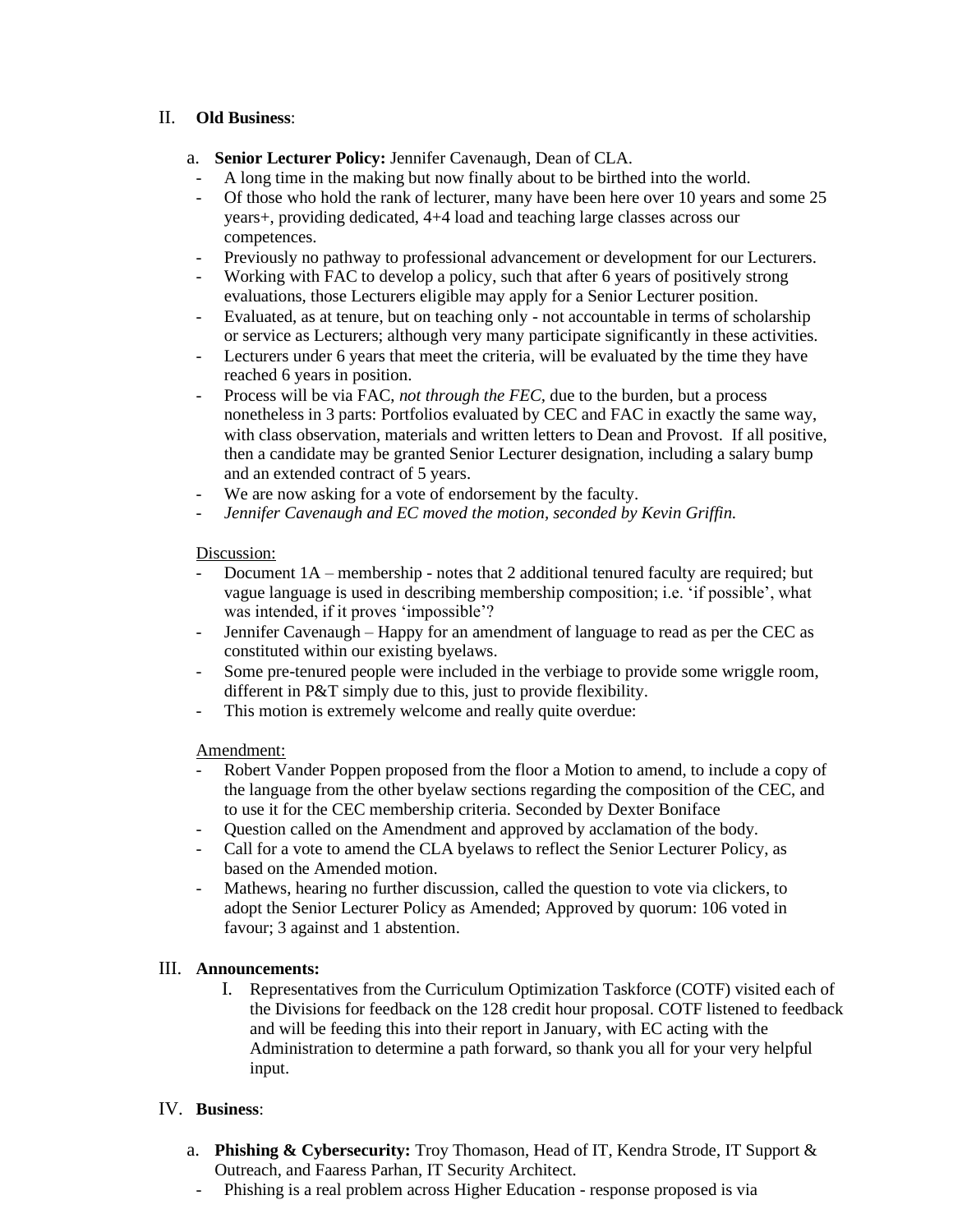multifactor identification.

- Definition: multiple independent means: to know, to have or are.<br>- Need it due to 41.000 phishing impacts this month alone, including
- Need it due to 41,000 phishing impacts this month alone, including 38 compromised accounts in the last 30 days, many hundreds more over the last 2 years.
- The point is not to annoy end users; but there is a clear need to add an extra layer of protection for a multitude of reasons. Protect of individual data, Assignments, IP, and avoid unexpected loss of access to your account etc.
- It is not a fun process to get over this if your account is compromised.
- Moreover no-one wants to be known as the account holder of record who spammed the entire campus!

Demonstration of OKTA Multi-factor identification video:

- OKTA Verify App: '*something you know, paired with something you have'*, such as your phone or iPad, for example.
- Provides a notification '*Did you just try to sign in*' if it is you, you simply say yes it is me, and close the OKTA app on your phone. Simple.
- If you are in a weird location, an algorithm behind the program is used to filter out what appears risky.
- You will need a phone, or device, to get the push notification through the app although you are probably familiar with this, as this is what you already do for your bank.
- There is an option to receive a text, but you will still need your phone.

Timeline for Implementation:

- November 2021 starting our communication now as we need to require this now, even for our Emeritae; for if you have a 'rollins.edu' email account; you pose an equal risk to the rest of the campus community.
- Cognizant of not wanting to interrupt grades, or breaks, or finals, so November  $18<sup>th</sup>$  is the proposed deadline; as this will optimise every individual effort in the shortest possible time with the least interruption.

#### **Q&A:**

Qu. Could you not use a token instead, rather than a phone, for those of us out exploring the Amazon without a cell signal?

Thomason: Yes - for those in specific need - but an expensive approach at \$20 each, and not intended to be deployed across the entire campus community.

Qu: What about if you are offline from your data or cellular service?

Thomason: Code can still be obtained over Wi-Fi, even if your cell signal or data network is not available.

#### b. **Composition of FEC:**

Mathews: As to our second item of business, we have pulled this from the agenda as we already have a motion that has been previously put forward by the FAC for including Associates to serve on the FEC.

- EC will discuss this at our next meeting; supporting background documentation may be found on the Canvas governance page.
- Reminder that we allow visitors at the next EC meeting which is an open meeting.

#### c. **AOB:**

Mathews: Argument was made in the first few minutes that new antibodies have just started their academic career at Rollins. These are still in a formative state within the Body as this is their first time at an *in person* faculty meeting post Covid-19. If you started in 2019, 20 or 21 will all of those faculty please stand to be recognised!

- Please note that for the remainder siting in attendance, your homework today - and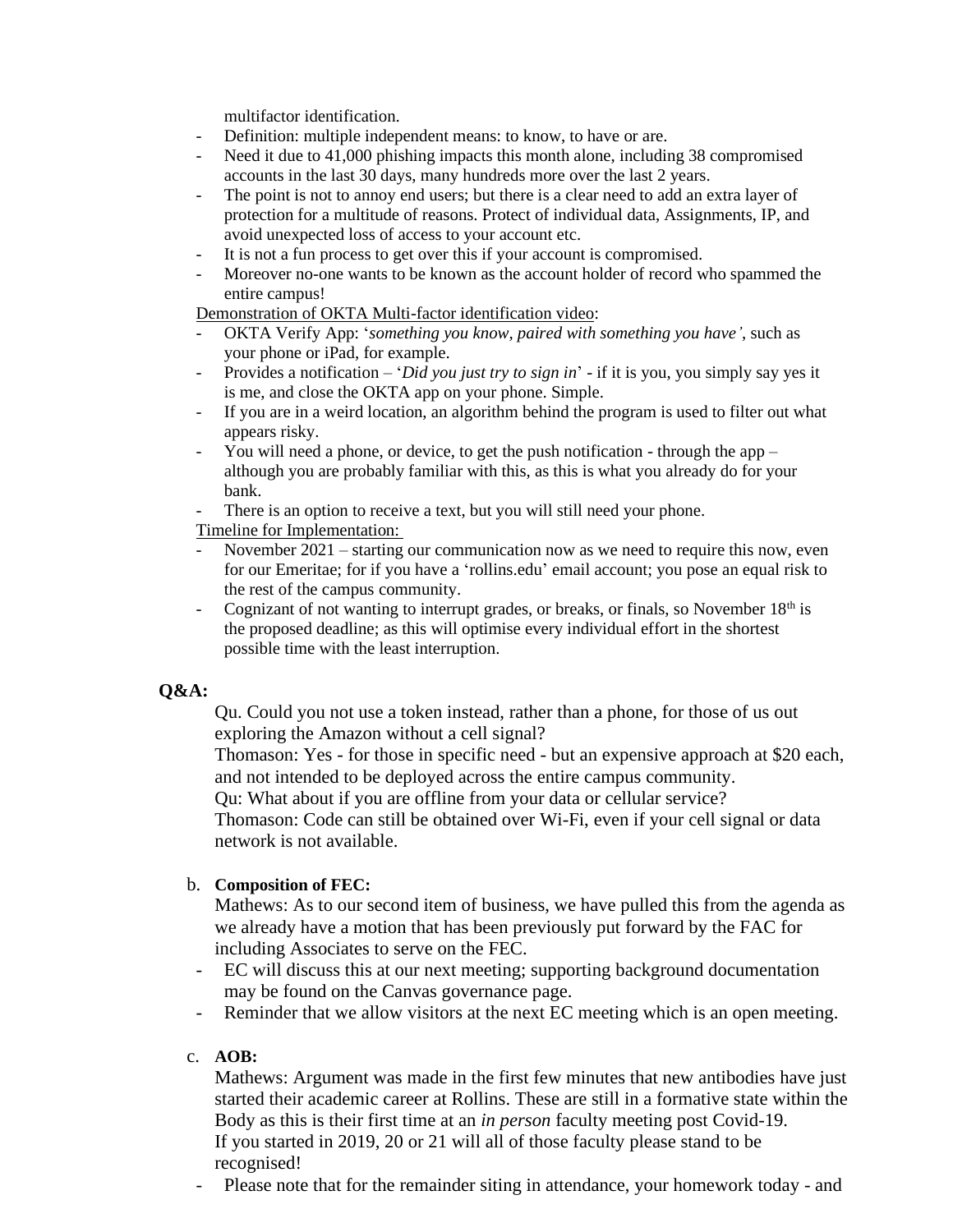as part of self-care - before you leave, we ask you to take the extra time provided to meet *at least* one of our new faculty - who joined since 2019 - and also ensure that you catch up with someone else you have not seen of in person in quite a while, as well!

**Motion to Adjourn**: Moved by Mark Anderson and seconded by Kevin Griffin.

CLA Faculty Meeting was adjourned at 1:06pm;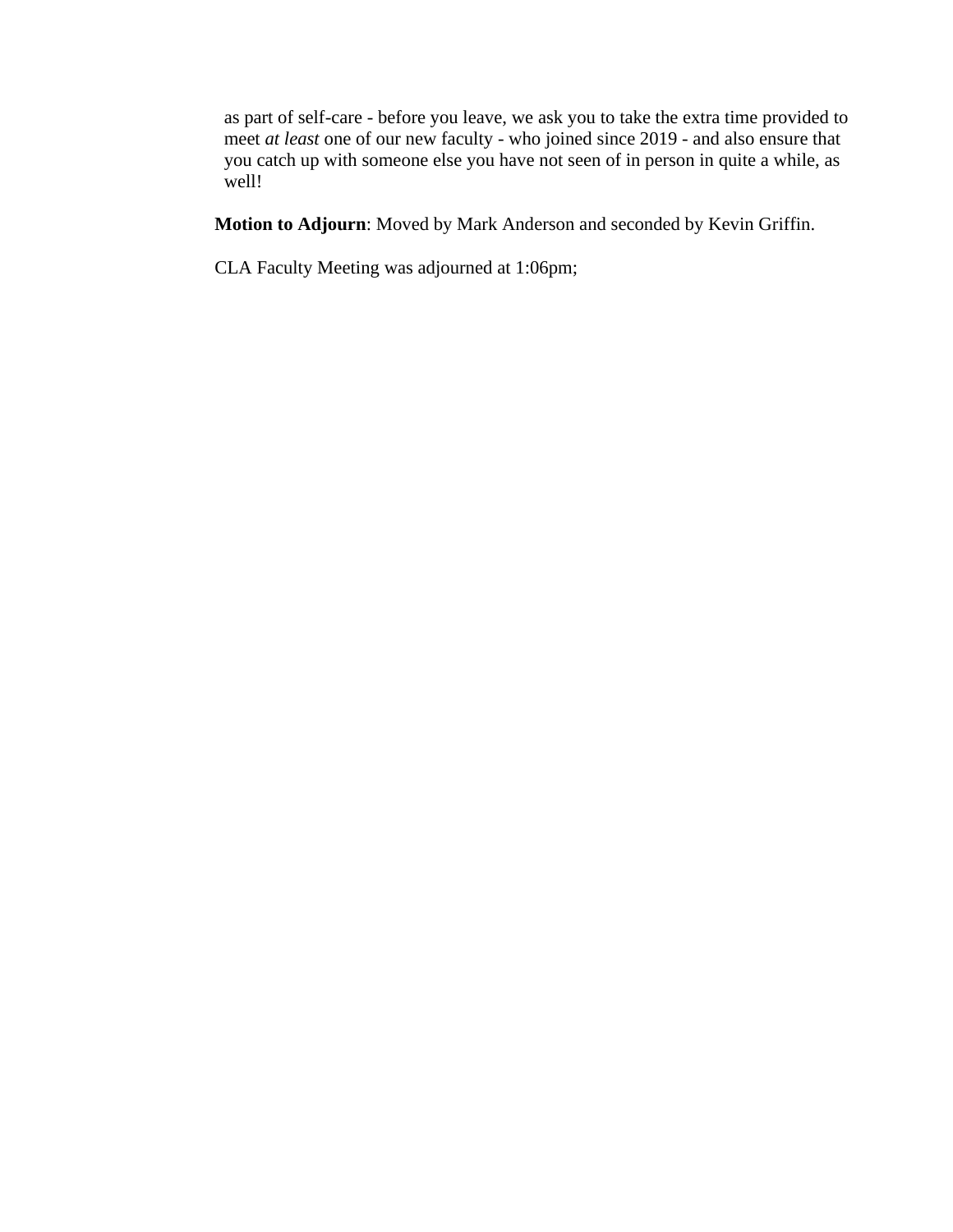#### **F. PROCEDURES FOR SENIOR LECTURER AND SENIOR ARTIST-IN-RESIDENCE REVIEWS**

#### **Section 1. Candidate Evaluation Committee Structure and Evaluation**

#### **a. Membership**

The Candidate Evaluation Committee (CEC) will consist of the chair of the department to which the candidate has been appointed and two additional tenured faculty members from the department, if possible.

#### **b. Notification**

Reviews for promotion to senior lecturer and senior artist-in-residence are conducted in the academic year preceding the award. Promotions commence September 1 the year following the review.

By April 15 of each year, the Dean of the Faculty notifies, in writing, those faculty members eligible for promotion to senior lecturer and senior artist-in-residence. The Dean of the Faculty provides them with a timetable for the evaluation process and a description of the materials each candidate must assemble for the evaluation file. Having received the Dean of the Faculty's notification of eligibility, candidates seeking evaluation must inform their department chair and the Dean of the Faculty in writing by May 15.

#### **c. Collection of Materials for Review**

The candidate will upload the following materials to Canvas by the first day that the college is open for business in January:

- 1. CV
- 2. Professional Assessment Statement
- 3. Prior departmental evaluations
- 4. Teaching Portfolio
	- a. Syllabi
	- b. Assignments
	- c. Examples of Student Work
	- d. Reflection on Student Evaluations
	- e. Letters from former students (optional)
	- f. Participation in teaching workshops, etc.
- 5. Supplemental material such as research or creative activity, service activity (optional)

#### **d. Evaluation by Candidate Evaluation Committee**

Based on a review of the candidate's file, class visit, and meeting with the candidate, the Candidate Evaluation Committee submits a report and recommendation to the Dean of the Faculty and the Provost.